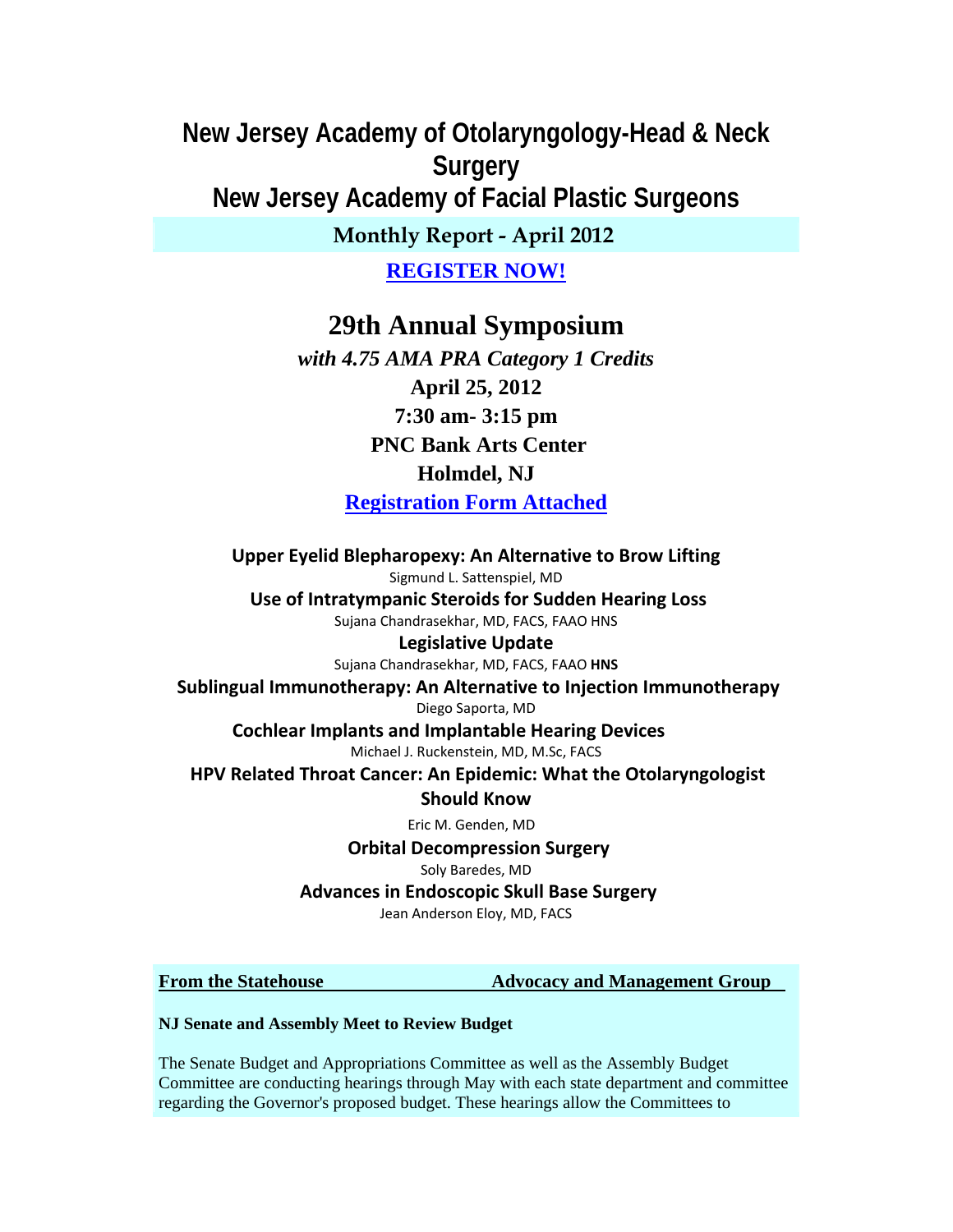investigate proposed spending in order to make revisions before the budget is voted on by both houses. The final budget must be passed by both the Senate and the Assembly by midnight on June  $30<sup>th</sup>$ , at which point Governor Christie will sign the fiscal year 2013 budget.

There are currently 5,022 bills introduced in the Senate and Assembly. Minimal routine legislation will take place during the budget break from March through May 2012. The Advocacy & Management Group will closely monitor the budget hearings and will report on any significant decisions made by the Committees.

#### **Governor to Reallocate Charity Care Spending in Hospitals**

Governor Christie announced a plan in which hospitals across the state will share \$675 million in charity care payments to help treat the working poor and uninsured. According to the Health Commissioner, about 90% of the funding will maintain the current compensation levels. The remaining \$67 million will be reallocated to hospitals that treat the highest number of uninsured patients. These hospitals include Jersey Shore University Medical Center, Neptune (\$301,292), Saint Joseph's Regional Medical Center, Paterson (\$267,264), and Robert Wood Johnson University Hospital, New Brunswick (\$265,654). Through the reallocation of funding, the following hospitals are slated to lose the most state funding: Hackensack University Medical Center (\$437,847), University Hospital, Newark (\$347,141), and Saint Michael's Medical Center, Newark (\$248,933). A complete list of charity care funding can be found at: www.state.nj.us/health/documents/hf\_budget2013.pdf.

#### **NJ Health Insurance Exchange Update**

Governor Christie has stated that he will not sign the Health Insurance Exchange bill unless it is deemed constitutional by the U.S. Supreme Court. The legislation was approved by both the New Jersey Senate and the Assembly earlier this month, although no Republicans in either house voted in favor of the proposal. The U.S. Supreme Court is currently holding hearings regarding President Obama's Health Insurance Exchange, which would require states to adopt an exchange program by 2014. Although the Supreme Court is not expected to declare a verdict until July, Governor Christie will have to take a stance on this issue by May.

#### **Legal Report Kern Augustine Conroy & Schoppmann, PC**

#### **Surgical Practice Registration Critical April 16 Deadline Looms:**

For three years, surgical practices have been on notice of the registration requirement enacted into law March 21, 2009. Despite legislative proposals, and delayed but adopted regulations, the law remains effective as enacted. As a result, the notice goes out once again: All surgical practices currently in operation are required to register by April 16, 2012, or cease operations as a surgical practice. It appears that the Department of Health and Senior Services is not waiting until April  $16<sup>th</sup>$  to seek out and shut down practices performing surgery but which do not qualify for registration. The finality of the law was reiterated in a March 2012 announcement (see: http://njconsumeraffairs.gov/bme/Surgical2012.pdf) emanating from the New Jersey Board of Medical Examiners:

All surgical practices currently in operation are required to register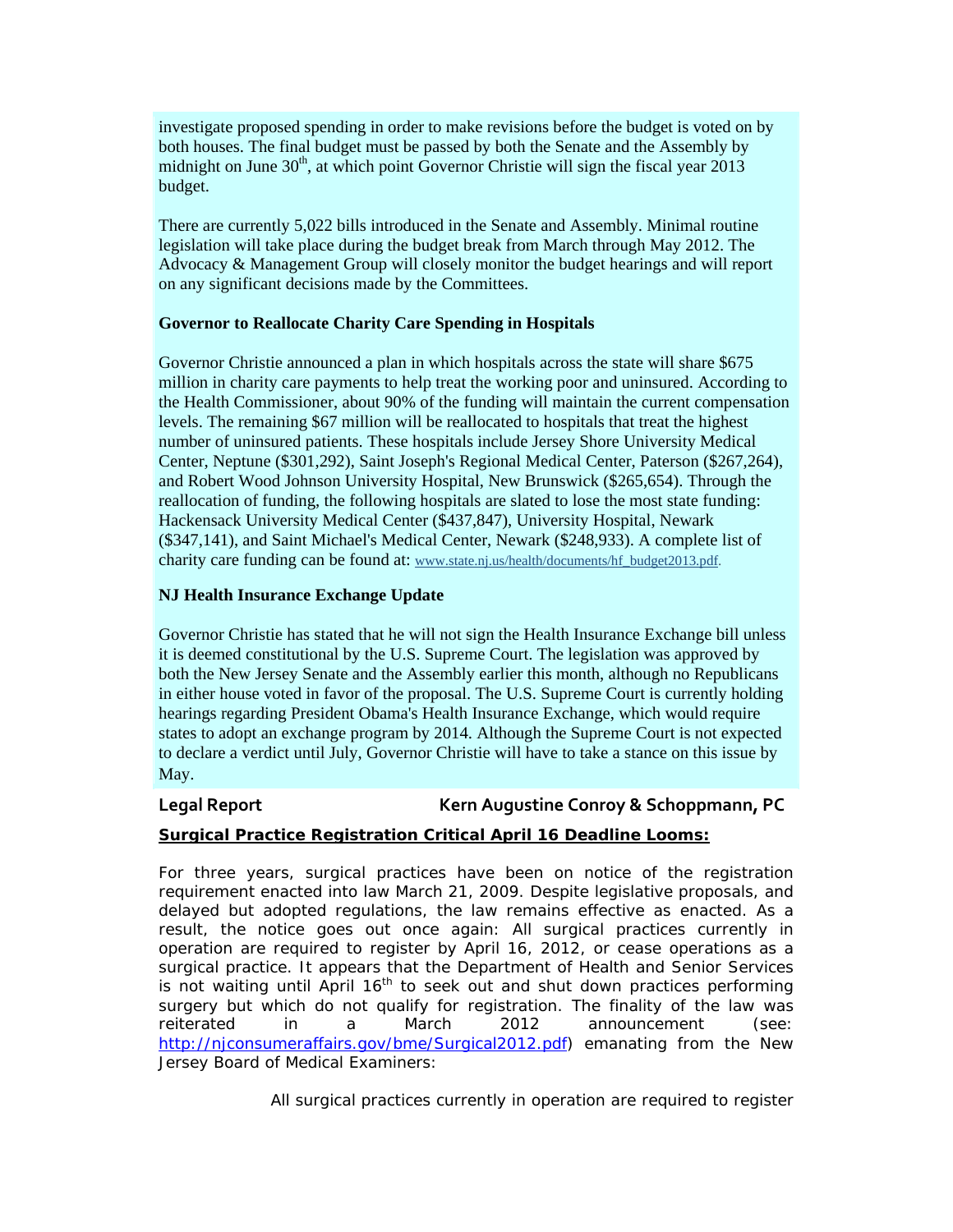with the Department of Health and Senior Services (Department) by April 16, 2012. Surgical practices not yet open that met the statutory filing deadline in N.J.S.A. 26:2H-12must register prior to offering services. A new surgical practice is not permitted unless building plans have been submitted prior to September 19, 2009. . . . .

Please be aware that pursuant to statute, N.J.S.A. 26:2H-12, this is an outright ban on new surgical practices, and also does not permit existing surgical practices to make changes in their current operating room that would change the scope of services. If you are currently doing IV or conscious sedation in a surgical practice, you cannot add general anesthesia. If you are currently doing procedures under local anesthesia, unless you submitted building plans prior to the statutory deadline [September 19, 2009], you cannot become a surgical practice because of the statutory ban on new surgical practices.

Here is further description of the applicable timeframes:

Surgical practices in operation as of January 17, 2012 (the regulations' effective date) and that were in operation as of March 21, 2009 (the date the 2009 legislation was enacted) must apply for registration with the Department by April 16, 2012, or cease operation by such date.

Surgical practices in operation as of January 17, 2012, but which had not commenced operation prior to September 17, 2009, must register by April 16, 2012. However, in order to be eligible to register with the Department, such a practice must have filed its plans, specifications and/or any other required building, zoning or construction documents with the municipality in which the surgical practice is located prior to September 17, 2009 (the six-month deadline established by the 2009 law).

Surgical practices that have not commenced operations by January 17, 2012, but which filed the required municipal documentation prior to September 17, 2009, must register with the Department prior to commencing operation. Such practices must apply to the Department for registration within two years of receiving municipal approval to operate.

Note that a medical office that has a room designed to perform procedures, such as endoscopies, but the construction of the room would not permit surgery to be performed in the room, is not required to register with the Department. All medical offices and all registered surgical practices continue to be subject to State Board of Medical Examiners regulations regarding the practice of medicine, including the Board's regulations governing surgical and anesthesia services in the physician office setting.

The Department's registration regulations, registration application, and instructions for completing and filing the application are available at: http://nj.gov/health/healthfacilities/industrynews.shtml. The Department